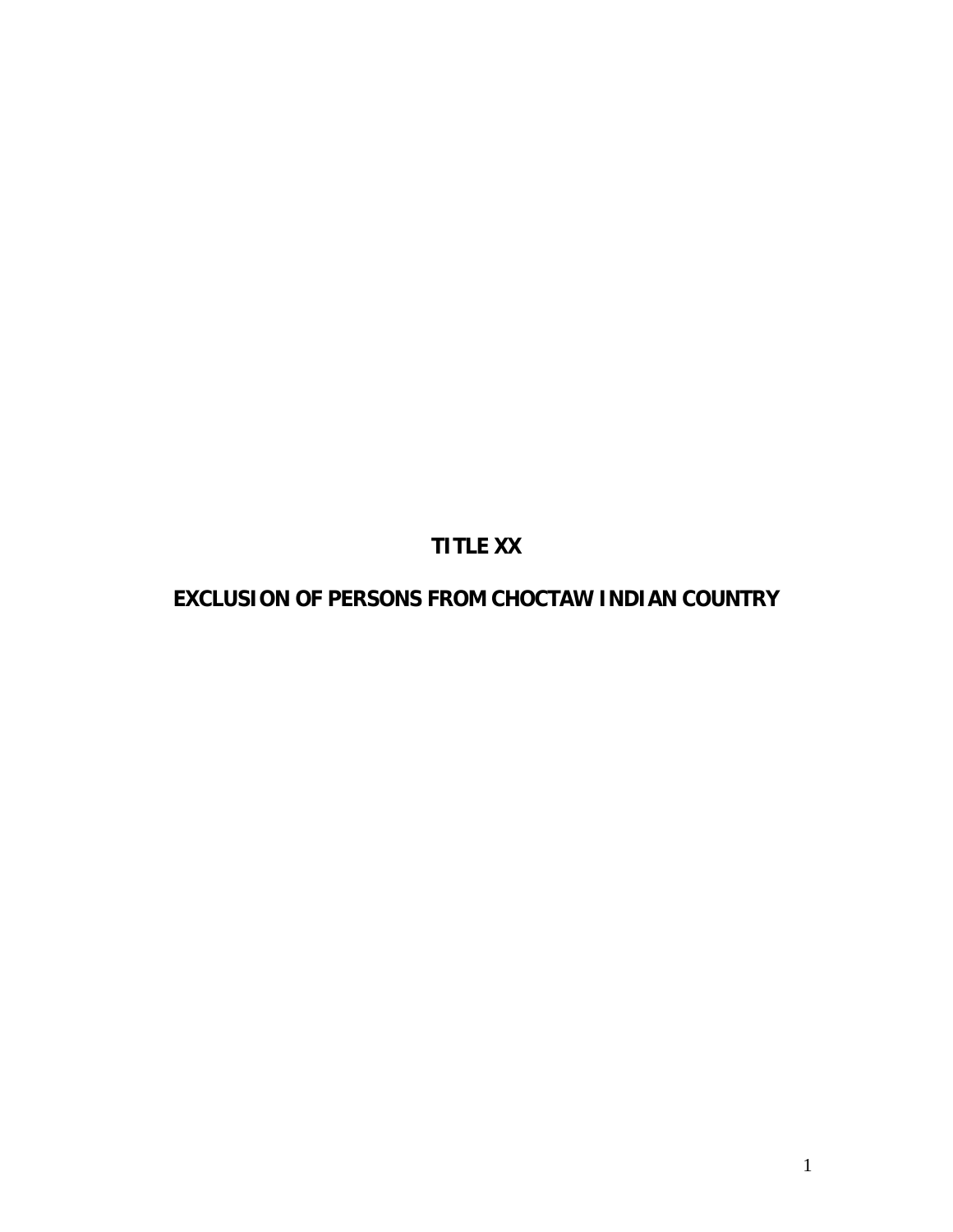| $§20-1-1$           |  |
|---------------------|--|
| $$20-1-2$           |  |
| $$20-1-3$           |  |
| $§20-1-4$           |  |
| $$20-1-5$           |  |
| $\frac{8}{20}$ -1-6 |  |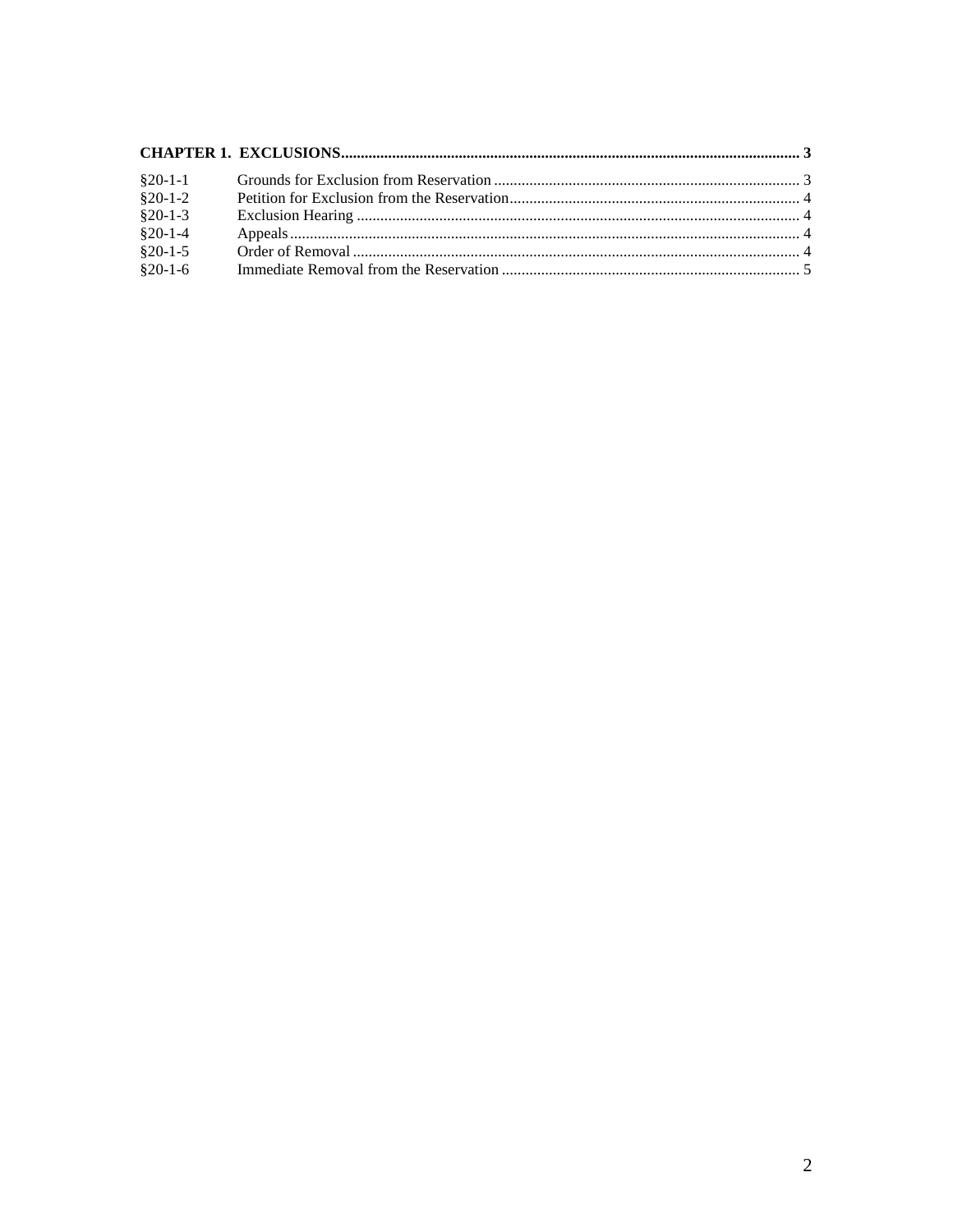### **CHAPTER 1. EXCLUSIONS**

#### <span id="page-2-1"></span><span id="page-2-0"></span>**§20-1-1 Grounds for Exclusion from Reservation**

Any person, except an enrolled member of the Mississippi Band of Choctaw Indians entitled to reside thereon, may be excluded from the Mississippi Band of Choctaw Indians' Indian Country, as defined in 18 U.S.C.1151 ("Choctaw Indian Country") for the following reasons:

- (1) unauthorized prospecting;
- (2) unauthorized mining, timber cutting or any other activity causing physical loss or damage of any nature to Tribal property;
- (3) commission of an act on Choctaw Indian Country which constitutes a felony under state or federal law;
- (4) commission of repeated misdemeanor offenses on Choctaw Indian Country;
- (5) commission of any act or crime of moral turpitude;
- (6) unauthorized trading or peddling;
- (7) committing fraud, confidence games or usury against a resident of Choctaw Indian Country, or inducing him to enter into grossly unfavorable agreements of any nature;
- (8) defrauding any resident of Choctaw Indian Country of just compensation for his labor or services of any nature done at the request of the non-member or non-Indian;
- (9) any breach of the peace;
- (10) public drunkenness;
- (11) violations of traffic regulations that directly endanger public safety;
- (12) driving under the influence of alcohol as defined by Mississippi law;
- (13) removing or attempting to remove any minor member of the Mississippi Band of Choctaw Indians or any resident minor non-member Indian from Choctaw Indian Country without proper authority;
- (14) hunting or fishing without a permit;
- (15) Non-members residing on the Choctaw Indian Reservation as defined by § 19-1-1 without being in compliance with Title XIX of the Code;
- (16) violation of Title XXX, Labor Organizations Ordinance;
- (17) commission of an act of domestic violence;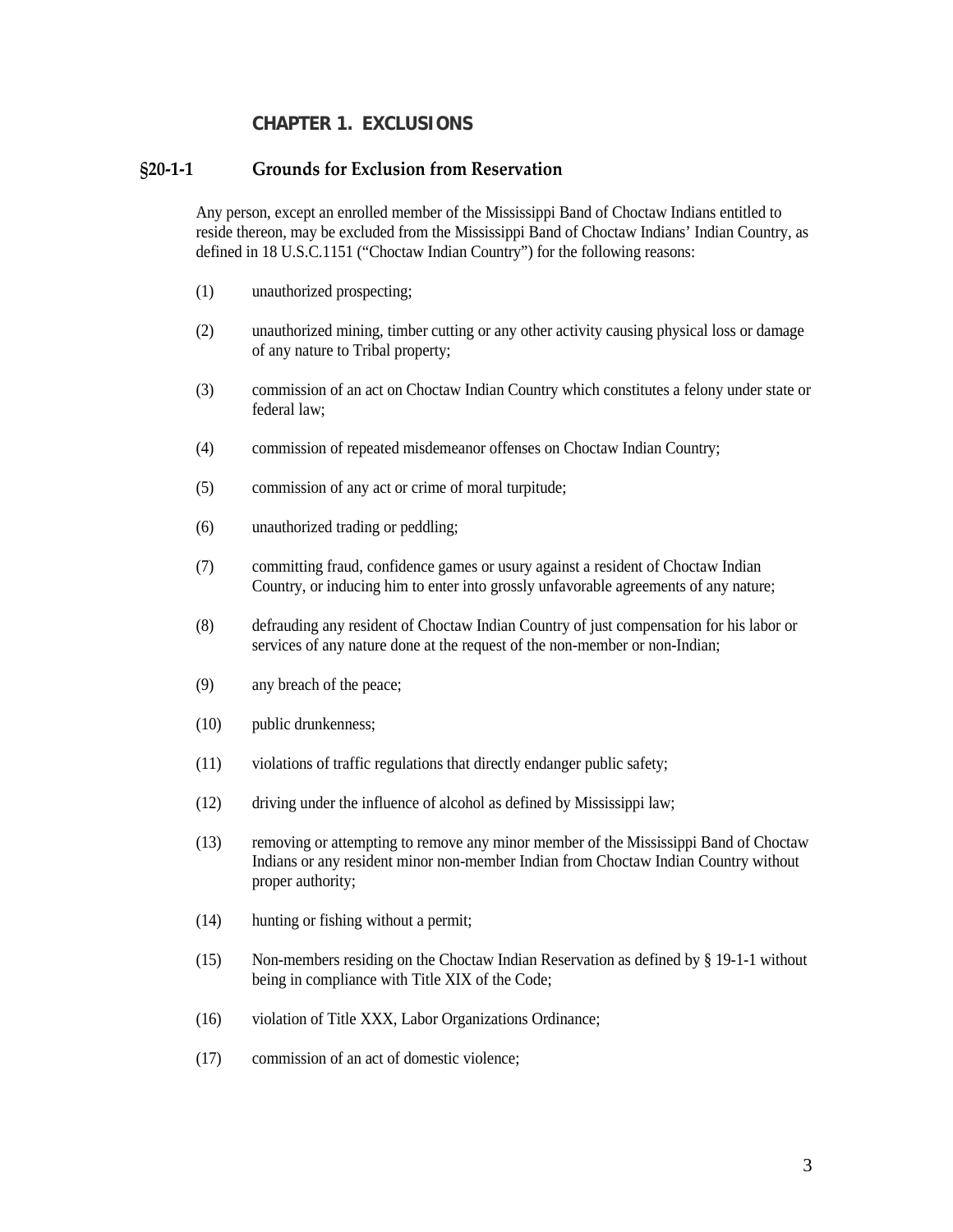- (18) commission of an act of elder abuse, as defined under Title 31 of the Choctaw Tribal Code;
- (19) commission of an act of child abuse, as defined under Tribal and Federal laws;
- (20) possession of illegal drugs, as defined under Tribal and Federal laws; or
- (21) possession of alcoholic beverages as prohibited under Tribal law.

### <span id="page-3-0"></span>**§20-1-2 Petition for Exclusion from the Reservation**

The Chief or his designated representative on his behalf or the Attorney General of the Mississippi Band of Choctaw Indians, with the concurrence of the Chief, may petition the Tribal Court to serve notice, either by an officer of the Court or by registered mail, upon any person when these persons have reason to believe that cause may exist for the exclusion of such person from the Choctaw Indian Reservation. Such notice shall state the reason for the order and shall name a time within not less than five (5) days, unless an emergency exists, when the person to be excluded may appear before the Court to show cause as to why such person should not be excluded from inside the boundaries of the Choctaw Indian Reservation.

# <span id="page-3-1"></span>**§20-1-3 Exclusion Hearing**

- (1) After notice to the person proposed for exclusion from the Choctaw Indian Reservation, the Court shall hold a hearing to decide whether or not that person shall be excluded from inside the boundaries of the Choctaw Indian Reservation.
- (2) If the person proposed for exclusion does not appear at the hearing at the time and place schedule or if at the hearing the judge determines that cause does exist to exclude that person from inside the boundaries of the Choctaw Indian Reservation, the Court shall issue an order excluding the person from all or any part of the Choctaw Indian Reservation or permitting such person to remain on the Choctaw Indian Reservation under such conditions as are specified in the Tribal Court Order. The order shall be effective unless revoked or modified by the court.

# <span id="page-3-2"></span>**§20-1-4 Appeals**

Any person subjected to an order of the Tribal Court under this title may appeal to the Choctaw Supreme Court, as provided in this Code.

# <span id="page-3-3"></span>**§20-1-5 Order of Removal**

If the final judgment of the Choctaw Supreme Court is that the person shall be excluded from the Choctaw Indian Reservation, then the judge of the Tribal Court shall deliver an order of removal to any Tribal Law Enforcement Officer, who shall thereupon order the person to obey the Tribal Court order. After the required time specified in the order, the person may be removed bodily from the Choctaw Indian Reservation by a Tribal Law Enforcement Officer as stated in the order of the court.